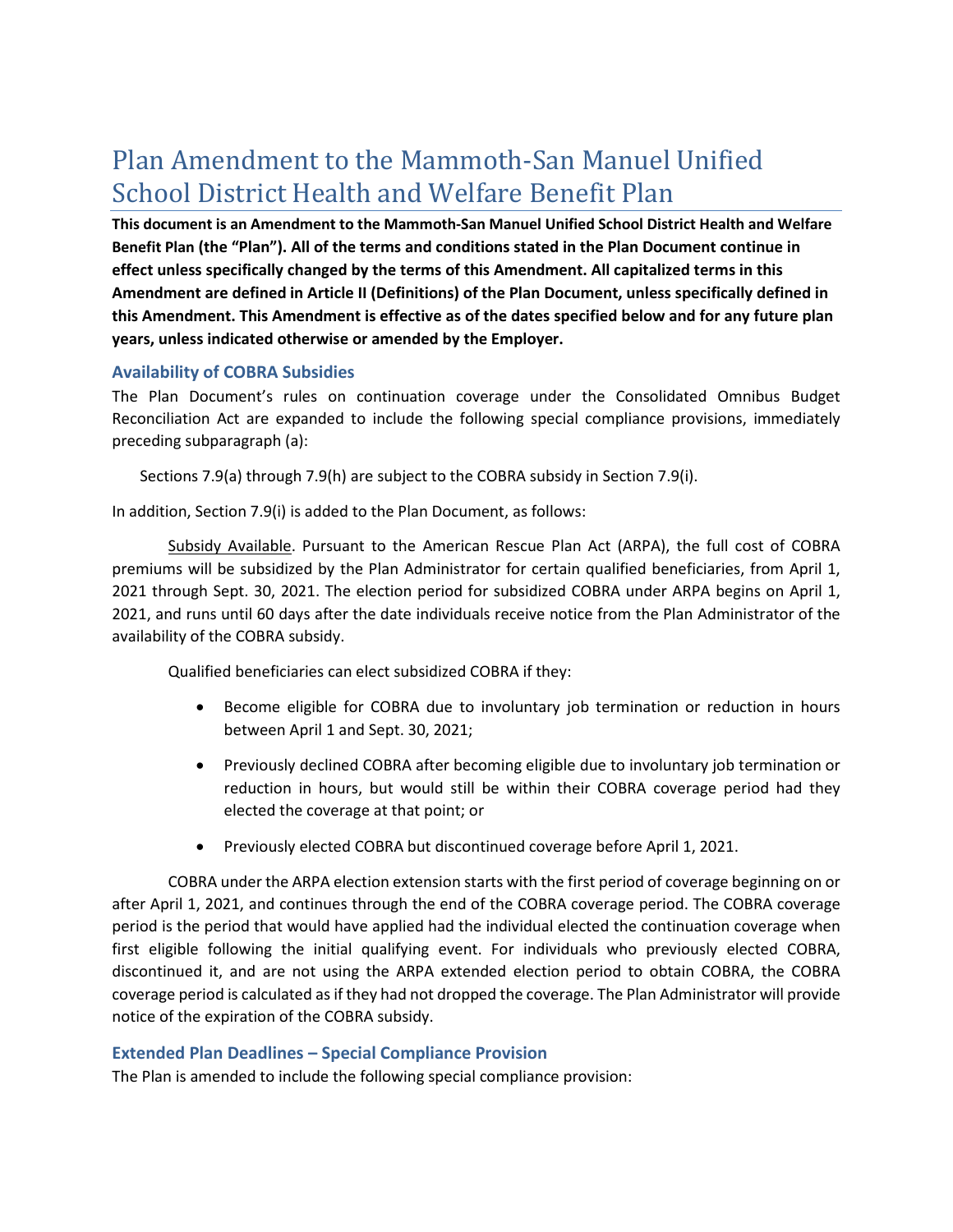Deadline Extensions Related to COVID-19 Pandemic: Pursuant to guidance issued by the Departments of Labor and the Treasury ("Departments"), certain deadlines are extended regarding the participant deadlines for:

- Requesting special enrollment under HIPAA;
- Electing COBRA continuation coverage;
- Making COBRA premium payments;
- Notifying the Plan Administrator of a qualifying event (or disability determination) under COBRA;
- Filing a claim for benefits;
- Appealing an adverse benefit determination; and
- Commencing an external review after exhausting all internal appeals procedures.

In addition, the deadlines for the Plan Administrator to funish benefit statements and other notices and disclosures under ERISA are extended, provided the Plan Adminstrator will provide the documents as soon as administratively practicable under the circumstances.

Pursuant to Disaster Relief Notice 2021-01, the applicable deadlines under the initial relief are extended until the earlier of:

- One year from the date participants or the plan was first eligible for relief; or
- 60 days after the announced end of the National Emergency (the end of the Outbreak Period).

On the applicable date, the time frames for individuals with periods that were previously disregarded will resume. In no case will a disregarded period exceed one year. The Plan Administrator will continue to make reasonable accommodations to prevent the loss of or delay in payment of benefits.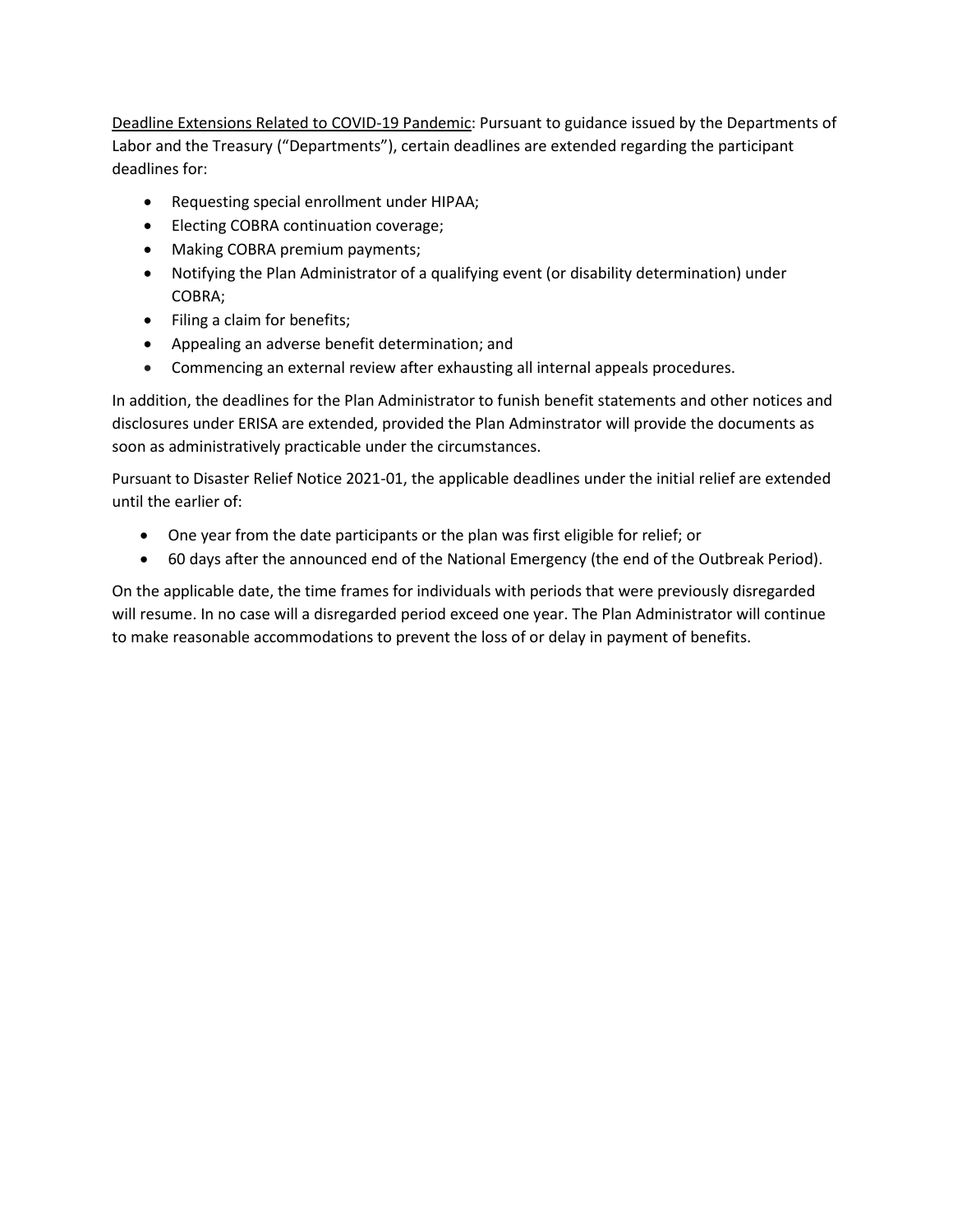# Summary of Material Modifications to the Mammoth-San Manuel Unified School District Health and Welfare Benefit Plan

This document is intended to notify you of important changes to the Mammoth-San Manuel Unified School District Health and Welfare Benefit Plan (the "Plan"). New federal laws and regulatory guidance, many of which are related to the COVID-19 pandemic, make important changes to the Plan. Please read below for information on these Plan changes. If you have questions about these changes in benefits, please contact your Plan Administrator at 520-385-2337.

This notice serves as a Summary of Material Modifications (SMM) that supplements your Summary Plan Description ("SPD") for the Plan. Please keep this notice with your SPD. Any capitalized terms that are not defined in this SMM are defined your SPD.

Note: Except as amended by this document, all terms, conditions, limitations and exclusions of the SPD will remain in full force and effect. In the event of any discrepancy between this SMM and the SPD, the provisions of this SMM will govern.

### **Availability of COBRA Subsidies**

The American Rescue Plan Act requires the full cost of COBRA premiums from April 1, 2021 through Sept. 30, 2021 to be subsidized by the Plan Administrator for eligible Employees (and their family members). The election period for subsidized COBRA begins on April 1, 2021, and runs until 60 days after the date individuals receive notice from the Plan Administrator of the availability of the COBRA subsidy.

Eligible employees (and their Spouse or dependent children, if applicable) can elect subsidized COBRA if they:

- Become eligible for COBRA due to involuntary job termination or reduction in hours between April 1 and Sept. 30, 2021;
- Previously declined COBRA after becoming eligible due to involuntary job termination or reduction in hours, but would still be within their COBRA coverage period had they elected the coverage at that point; or
- Previously elected COBRA but discontinued coverage before April 1, 2021.

The Plan Administrator will provide notice of the expiration of the COBRA subsidy.

### **Extension of Certain Deadlines under the Plan**

Due to the COVID-19 pandemic, the federal government has issued guidance that extends certain deadlines for Participants to take certain actions under the Plan. In general, Participants that were subject to a deadline listed below, that expired March 1, 2020 or later, will have the applicable deadline extended until the earlier of:

- One year from the date they were first eligible for relief; or
- 60 days after the announced end of the National Emergency.

This extension does not apply to Plan deadlines that expired prior to March 1, 2020.